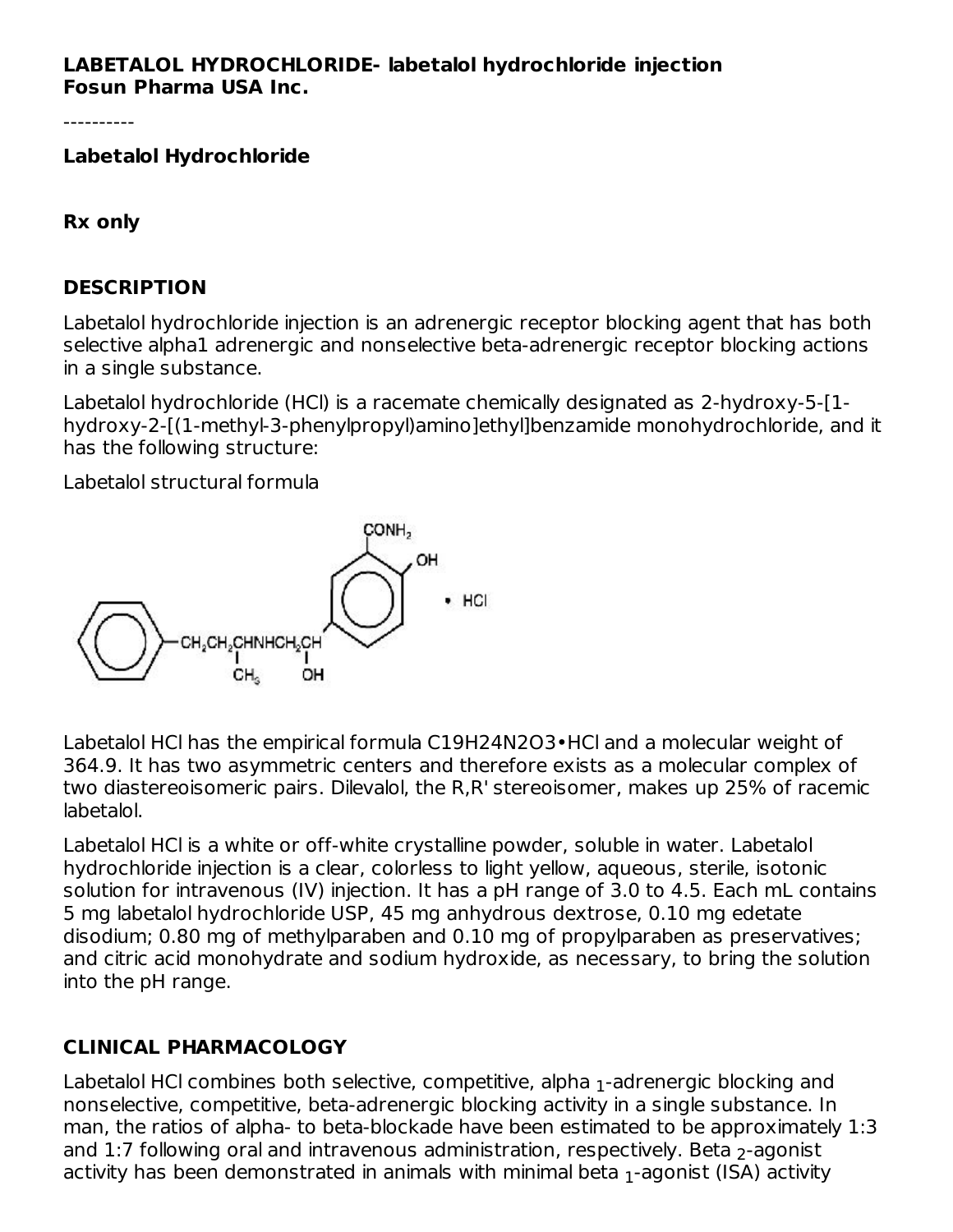detected. In animals, at doses greater than those required for alpha- or beta-adrenergic blockade, a membrane stabilizing effect has been demonstrated.

### **Pharmacodynamics**

The capacity of labetalol HCl to block alpha receptors in man has been demonstrated by attenuation of the pressor effect of phenylephrine and by a significant reduction of the pressor response caused by immersing the hand in ice-cold water ("cold-pressor test"). Labetalol HCl's beta  $_1$ -receptor blockade in man was demonstrated by a small decrease in the resting heart rate, attenuation of tachycardia produced by isoproterenol or exercise, and by attenuation of the reflex tachycardia to the hypotension produced by amyl nitrite. Beta <sub>2</sub>-receptor blockade was demonstrated by inhibition of the isoproterenol-induced fall in diastolic blood pressure. Both the alpha- and beta-blocking actions of orally administered labetalol HCl contribute to a decrease in blood pressure in hypertensive patients. Labetalol HCl consistently, in dose-related fashion, blunted increases in exercise-induced blood pressure and heart rate, and in their double product. The pulmonary circulation during exercise was not affected by labetalol HCl dosing.

Single oral doses of labetalol HCl administered to patients with coronary artery disease had no significant effect on sinus rate, intraventricular conduction, or QRS duration. The atrioventricular (A-V) conduction time was modestly prolonged in two of seven patients. In another study, intravenous labetalol HCl slightly prolonged A-V nodal conduction time and atrial effective refractory period with only small changes in heart rate. The effects on A-V nodal refractoriness were inconsistent.

Labetalol HCl produces dose-related falls in blood pressure without reflex tachycardia and without significant reduction in heart rate, presumably through a mixture of its alpha- and beta-blocking effects. Hemodynamic effects are variable, with small, nonsignificant changes in cardiac output seen in some studies but not others, and small decreases in total peripheral resistance. Elevated plasma renins are reduced.

Doses of labetalol HCl that controlled hypertension did not affect renal function in mildly to severely hypertensive patients with normal renal function.

Due to the alpha  $_1$ -receptor blocking activity of labetalol HCl, blood pressure is lowered more in the standing than in the supine position, and symptoms of postural hypotension can occur. During dosing with intravenous labetalol HCl, the contribution of the postural component should be considered when positioning the patient for treatment, and the patient should not be allowed to move to an erect position unmonitored until this ability to do so is established.

In a clinical pharmacologic study in severe hypertensives, an initial 0.25 mg/kg injection of labetalol HCl administered to patients in the supine position decreased blood pressure by an average of 11/7 mmHg. Additional injections of 0.5 mg/kg at 15 minute intervals up to a total cumulative dose of 1.75 mg/kg of labetalol HCl caused further dose-related decreases in blood pressure. Some patients required cumulative doses of up to 3.25 mg/kg. The maximal effect of each dose level occurred within 5 minutes. Following discontinuation of intravenous treatment with labetalol HCl, the blood pressure rose gradually and progressively, approaching pretreatment baseline values within an average of 16 to 18 hours in the majority of patients.

Similar results were obtained in the treatment of patients with severe hypertension who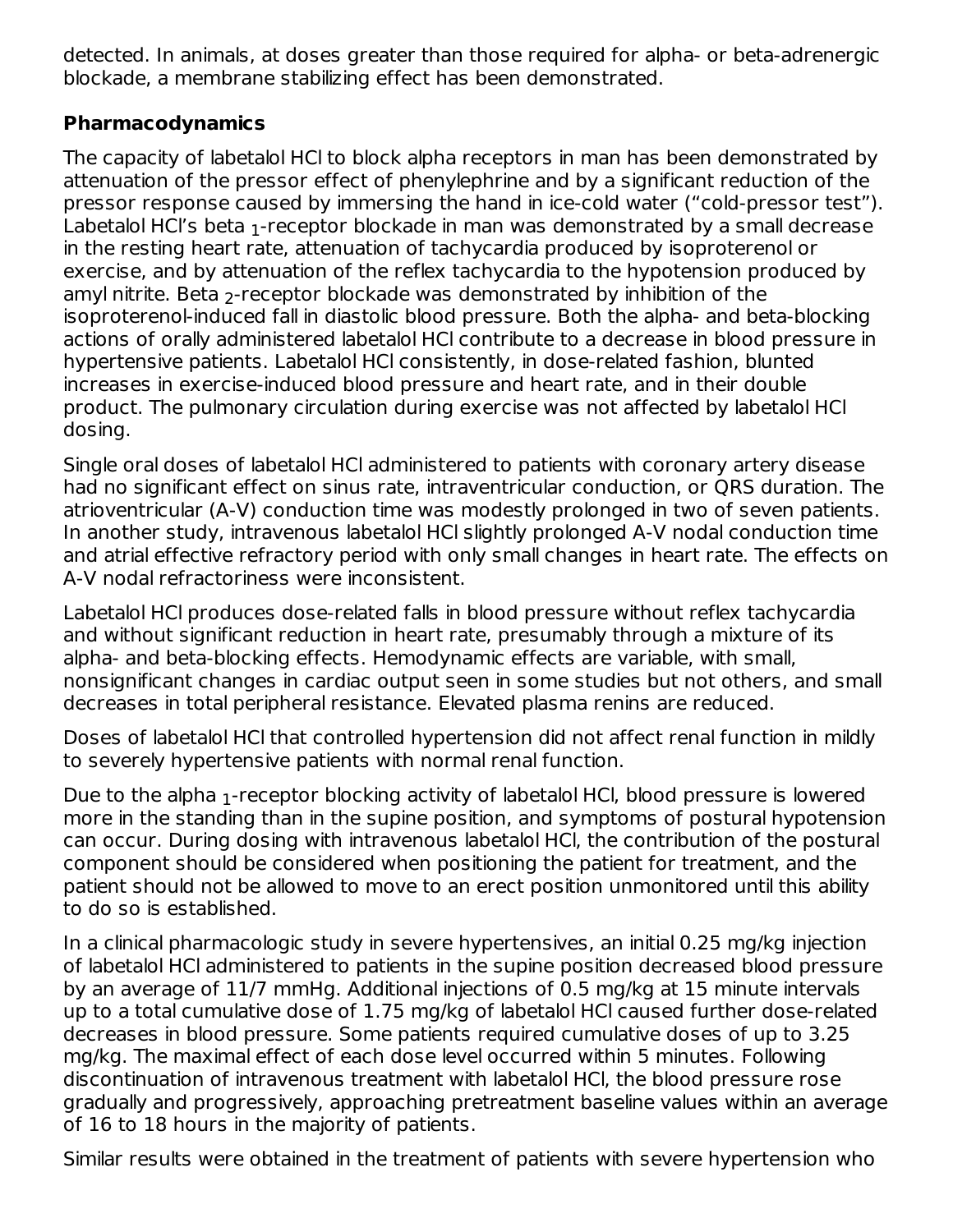required urgent blood pressure reduction with an initial dose of 20 mg (which corresponds to 0.25 mg/kg for an 80 kg patient) followed by additional doses of either 40 mg or 80 mg at 10 minute intervals to achieve the desired effect, or up to a cumulative dose of 300 mg.

Labetalol HCl administered as a continuous intravenous infusion, with a mean dose of 136 mg (27 mg to 300 mg) over a period of 2 to 3 hours (mean of 2 hours and 39 minutes), lowered the blood pressure by an average of 60/35 mmHg.

Exacerbation of angina and, in some cases, myocardial infarction and ventricular dysrhythmias have been reported after abrupt discontinuation of therapy with betaadrenergic blocking agents in patients with coronary artery disease. Abrupt withdrawal of these agents in patients without coronary artery disease has resulted in transient symptoms, including tremulousness, sweating, palpitation, headache, and malaise. Several mechanisms have been proposed to explain these phenomena, among them increased sensitivity to catecholamines because of increased numbers of beta receptors.

Although beta-adrenergic receptor blockade is useful in the treatment of angina and hypertension, there are also situations in which sympathetic stimulation is vital. For example, in patients with severely damaged hearts, adequate ventricular function may depend on sympathetic drive. Beta-adrenergic blockade may worsen A-V block by preventing the necessary facilitating effects of sympathetic activity on conduction. Beta -adrenergic blockade results in passive bronchial constriction by interfering with 2endogenous adrenergic bronchodilator activity in patients subject to bronchospasm, and may also interfere with exogenous bronchodilators in such patients.

### **Pharmacokinetics and Metabolism**

Following intravenous infusion of labetalol, the elimination half-life is about 5.5 hours and the total body clearance is approximately 33 mL/min per kilogram. The plasma half-life of labetalol following oral administration is about 6 to 8 hours. In patients with decreased hepatic or renal function, the elimination half-life of labetalol is not altered; however, the relative bioavailability in hepatically impaired patients is increased due to decreased "firstpass" metabolism.

The metabolism of labetalol is mainly through conjugation to glucuronide metabolites. The metabolites are present in plasma and are excreted in the urine and, via the bile, into the feces. Approximately 55% to 60% of a dose appears in the urine as conjugates or unchanged labetalol within the first 24 hours of dosing.

Labetalol has been shown to cross the placental barrier in humans. Only negligible amounts of the drug crossed the blood-brain barrier in animal studies. Labetalol is approximately 50% protein bound. Neither hemodialysis nor peritoneal dialysis removes a significant amount of labetalol HCl from the general circulation (<1%).

## **INDICATIONS AND USAGE**

Labetalol hydrochloride injection is indicated for control of blood pressure in severe hypertension.

# **CONTRAINDICATIONS**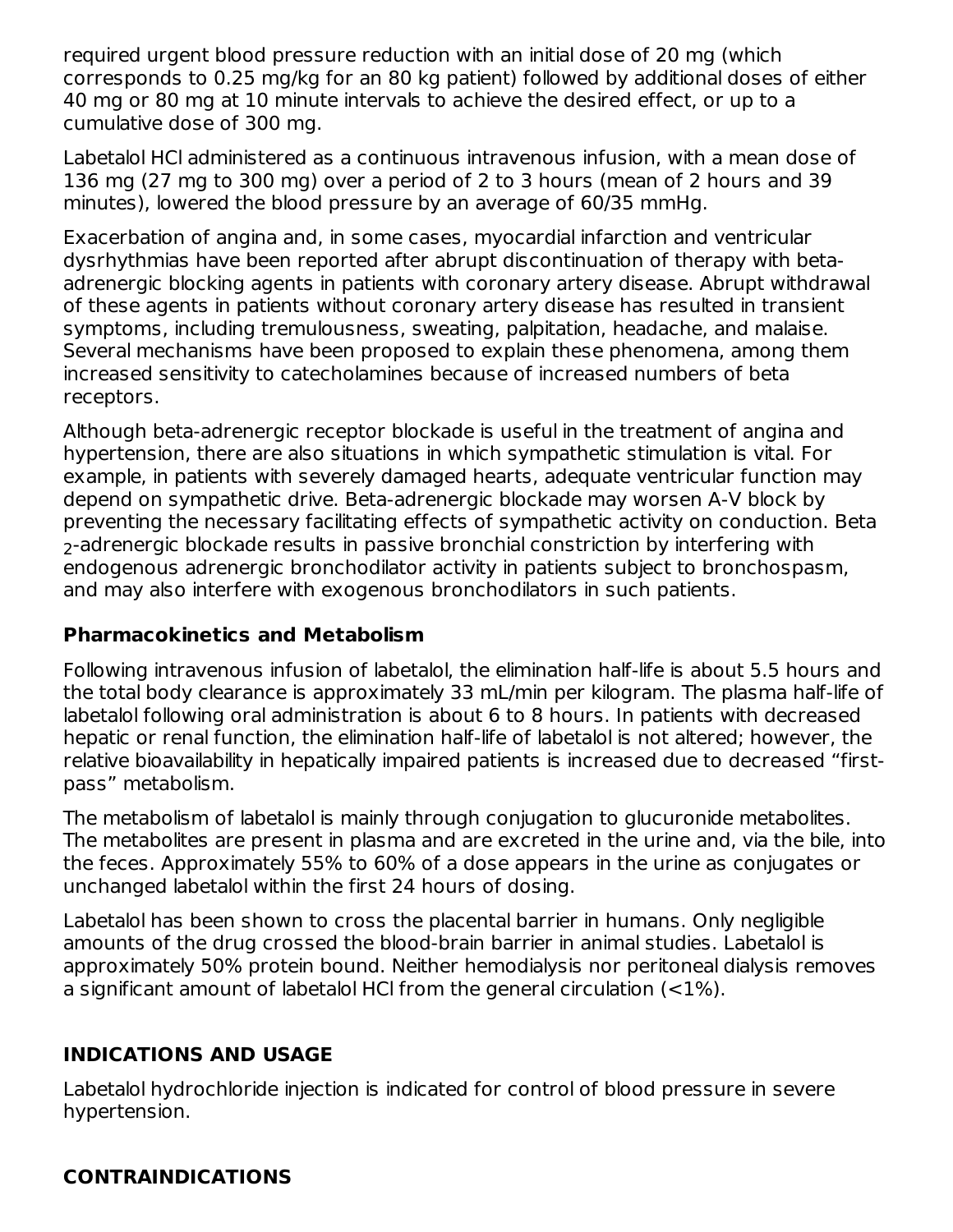Labetalol hydrochloride injection is contraindicated in bronchial asthma, overt cardiac failure, greater-than-first-degree heart block, cardiogenic shock, severe bradycardia, other conditions associated with severe and prolonged hypotension, and in patients with a history of hypersensitivity to any component of the product (see WARNINGS).

Beta-blockers, even those with apparent cardioselectivity, should not be used in patients with a history of obstructive airway disease, including asthma.

## **WARNINGS**

## **Hepatic Injury**

Severe hepatocellular injury, confirmed by rechallenge in at least one case, occurs rarely with labetalol therapy. The hepatic injury is usually reversible, but hepatic necrosis and death have been reported. Injury has occurred after both short- and long-term treatment and may be slowly progressive despite minimal symptomatology.

Similar hepatic events have been reported with a related research compound, dilevalol HCl, including two deaths. Dilevalol HCl is one of the four isomers of labetalol HCl. Thus, for patients taking labetalol, periodic determination of suitable hepatic laboratory tests would be appropriate. Appropriate laboratory testing should be done at the first symptom/sign of liver dysfunction (e.g., pruritus, dark urine, persistent anorexia, jaundice, right upper quadrant tenderness, or unexplained "flulike" symptoms). If the patient has laboratory evidence of liver injury or jaundice, labetalol should be stopped and not restarted.

## **Cardiac Failure**

Sympathetic stimulation is a vital component supporting circulatory function in congestive heart failure. Beta-blockade carries a potential hazard of further depressing myocardial contractility and precipitating more severe failure. Although beta-blockers should be avoided in overt congestive heart failure, if necessary, labetalol can be used with caution in patients with a history of heart failure who are well compensated. Congestive heart failure has been observed in patients receiving labetalol HCl. Labetalol HCl does not abolish the inotropic action of digitalis on heart muscle.

## **In Patients Without a History of Cardiac Failure**

In patients with latent cardiac insufficiency, continued depression of the myocardium with beta-blocking agents over a period of time can, in some cases, lead to cardiac failure. At the first sign or symptom of impending cardiac failure, patients should be fully digitalized and/or be given a diuretic, and the response should be observed closely. If cardiac failure continues despite adequate digitalization and diuretic, therapy with labetalol hydrochloride injection should be withdrawn (gradually, if possible).

## **Ischemic Heart Disease**

Angina pectoris has not been reported upon labetalol HCl discontinuation. However, following abrupt cessation of therapy with some beta-blocking agents in patients with coronary artery disease, exacerbations of angina pectoris and, in some cases, myocardial infarction have been reported. Therefore, such patients should be cautioned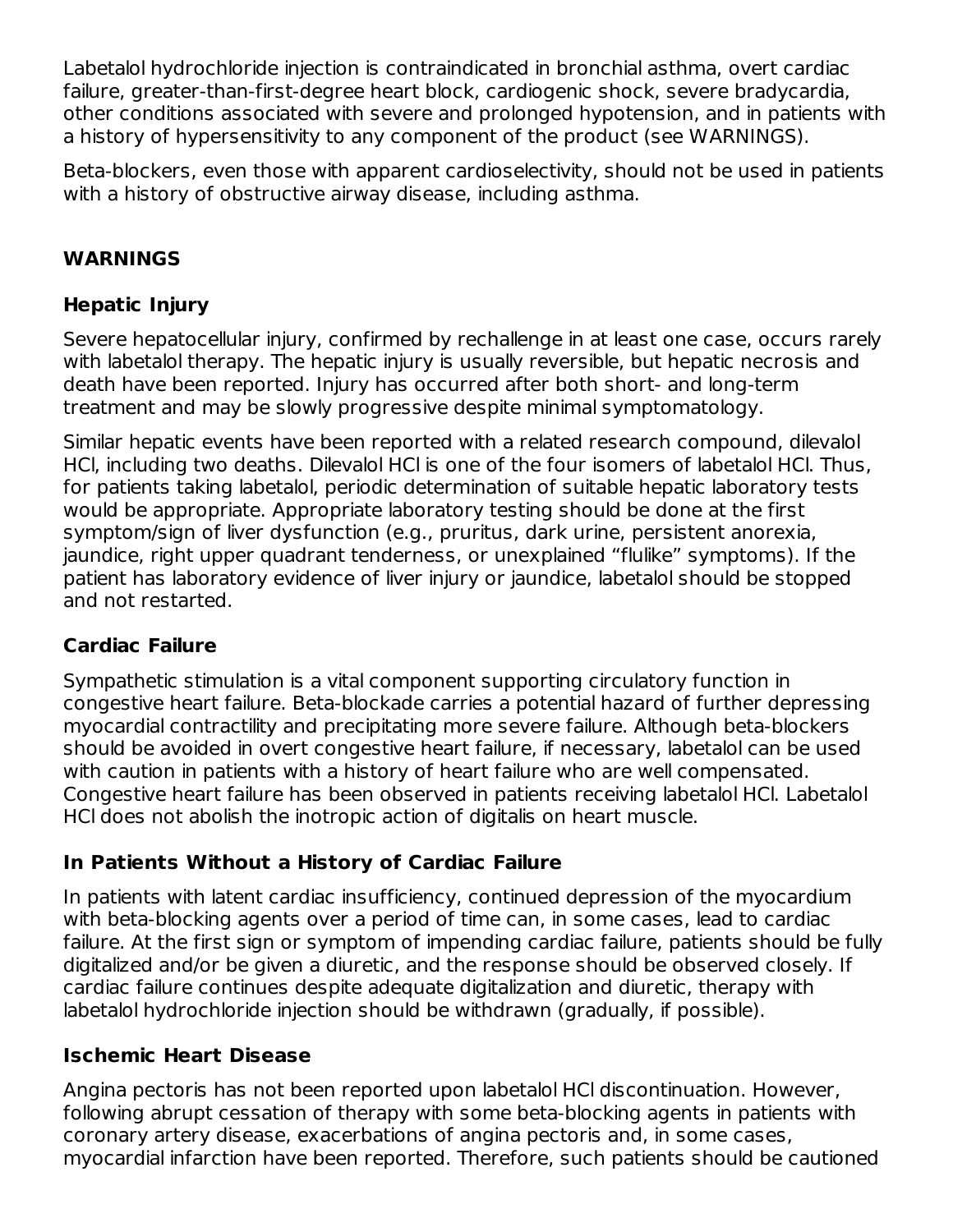against interruption of therapy without the physician's advice. Even in the absence of overt angina pectoris, when discontinuation of labetalol hydrochloride injection is planned, the patient should be carefully observed and should be advised to limit physical activity. If angina markedly worsens or acute coronary insufficiency develops, administration of labetalol hydrochloride injection should be reinstituted promptly, at least temporarily, and other measures appropriate for the management of unstable angina should be taken.

## **Nonallergic Bronchospasm (e.g., Chronic Bronchitis and Emphysema)**

Since labetalol hydrochloride injection at the usual intravenous therapeutic doses has not been studied in patients with nonallergic bronchospastic disease, it should not be used in such patients.

## **Pheochromocytoma**

Intravenous labetalol HCl has been shown to be effective in lowering blood pressure and relieving symptoms in patients with pheochromocytoma; higher than usual doses may be required. However, paradoxical hypertensive responses have been reported in a few patients with this tumor; therefore, use caution when administering labetalol HCl to patients with pheochromocytoma.

## **Diabetes Mellitus and Hypoglycemia**

Beta-adrenergic blockade may prevent the appearance of premonitory signs and symptoms (e.g., tachycardia) of acute hypoglycemia. This is especially important with labile diabetics. Beta-blockade also reduces the release of insulin in response to hyperglycemia; it may therefore be necessary to adjust the dose of antidiabetic drugs.

### **Major Surgery**

Do not routinely withdraw chronic beta blocker therapy prior to surgery. The effect of labetalol's alpha adrenergic activity has not been evaluated in this setting.

Several deaths have occurred when labetalol hydrochloride injection was used during surgery (including when used in cases to control bleeding).

A synergism between labetalol HCl and halothane anesthesia has been shown (see PRECAUTIONS: Drug Interactions).

### **Rapid Decreases of Blood Pressure**

Caution must be observed when reducing severely elevated blood pressure. A number of adverse reactions, including cerebral infarction, optic nerve infarction, angina, and ischemic changes in the electrocardiogram, have been reported with other agents when severely elevated blood pressure was reduced over time courses of several hours to as long as 1 or 2 days. The desired blood pressure lowering should therefore be achieved over as long a period of time as is compatible with the patient's status.

### **PRECAUTIONS**

**General**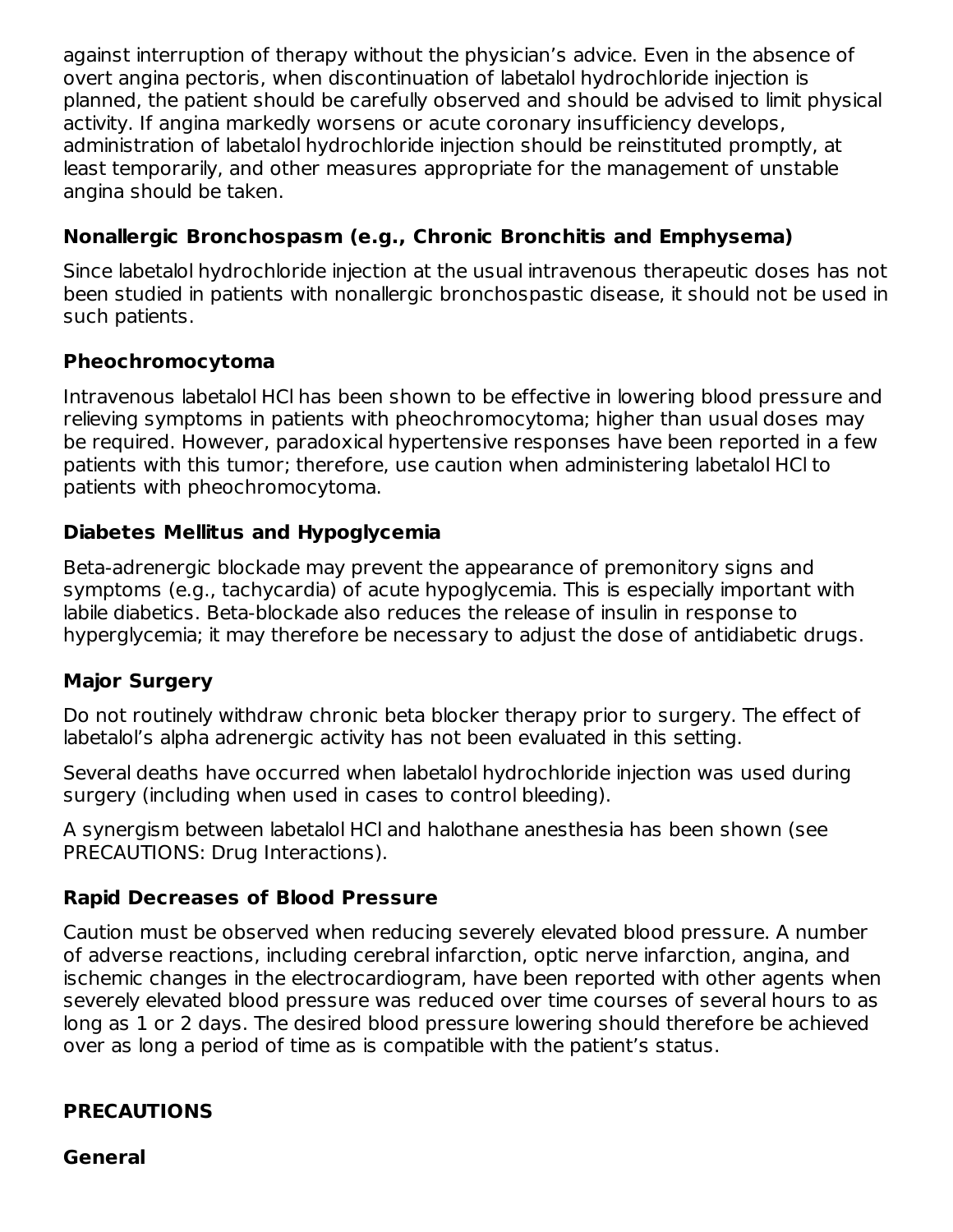Impaired Hepatic Function

Labetalol hydrochloride injection should be used with caution in patients with impaired hepatic function since metabolism of the drug may be diminished.

### Hypotension

Symptomatic postural hypotension (incidence, 58%) is likely to occur if patients are tilted or allowed to assume the upright position within 3 hours of receiving labetalol hydrochloride injection. Therefore, the patient's ability to tolerate an upright position should be established before permitting any ambulation.

### Intraoperative Floppy Iris Syndrome (IFIS)

Intraoperative Floppy Iris Syndrome (IFIS) has been observed during cataract surgery in some patients treated with alpha-1 blockers (labetalol is an alpha/beta blocker). This variant of small pupil syndrome is characterized by the combination of flaccid iris that billows in response to intraoperative irrigation currents, progressive intraoperative miosis despite preoperative dilation with standard mydriatic drugs, and potential prolapse of the iris toward the phacoemulsification incisions. The patient's ophthalmologist should be prepared for possible modifications to the surgical technique, such as the utilization of iris hooks, iris dilator rings, or viscoelastic substances. There does not appear to be a benefit of stopping alpha-1 blocker therapy prior to cataract surgery.

### Following Coronary Artery Bypass Surgery

In one uncontrolled study, patients with low cardiac indices and elevated systemic vascular resistance following intravenous labetalol HCl experienced significant declines in cardiac output with little change in systemic vascular resistance. One of these patients developed hypotension following labetalol treatment. Therefore, use of labetalol HCl should be avoided in such patients.

### High Dose Labetalol

Administration of up to 3 g/d as an infusion for up to 2 to 3 days has been anecdotally reported; several patients have experienced hypotension or bradycardia.

Jaundice or Hepatic Dysfunction

(see WARNINGS).

## **Information for Patients**

The following information is intended to aid in the safe and effective use of this medication. It is not a disclosure of all possible adverse or intended effects. During and immediately following (for up to 3 hours) labetalol hydrochloride injection, the patient should remain supine. Subsequently, the patient should be advised on how to proceed gradually to become ambulatory and should be observed at the time of first ambulation.

When the patient is started on labetalol hydrochloride tablets following adequate control of blood pressure with labetalol hydrochloride injection, appropriate directions for titration of dosage should be provided (see DOSAGE AND ADMINISTRATION).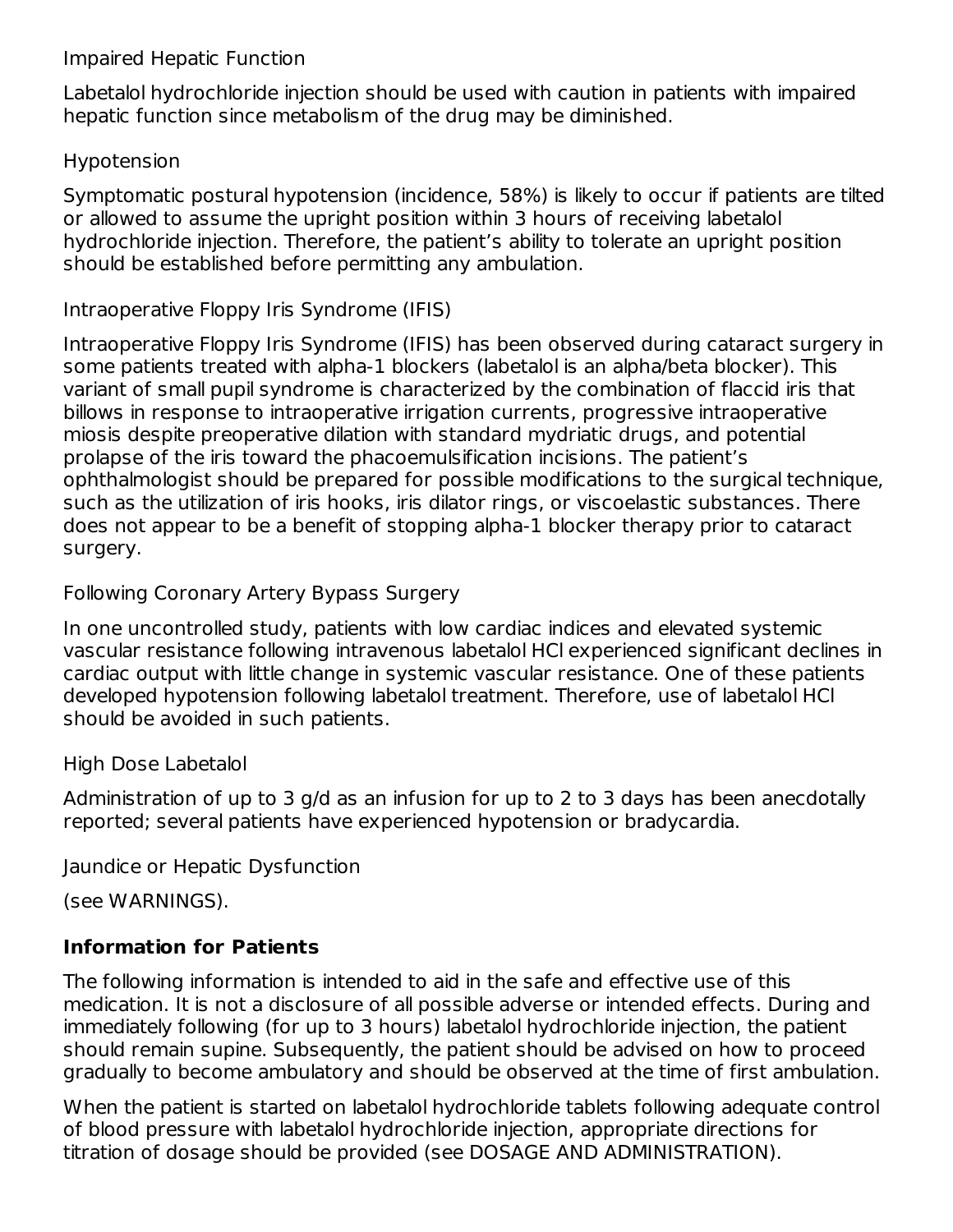As with all drugs with beta-blocking activity, certain advice to patients being treated with labetalol HCl is warranted. While no incident of the abrupt withdrawal phenomenon (exacerbation of angina pectoris) has been reported with labetalol HCl, dosing with labetalol hydrochloride tablets should not be interrupted or discontinued without a physician's advice. Patients being treated with labetalol hydrochloride tablets should consult a physician at any signs or symptoms of impending cardiac failure or hepatic dysfunction (see WARNINGS). Also, transient scalp tingling may occur, usually when treatment with labetalol hydrochloride tablets is initiated (see ADVERSE REACTIONS).

## **Laboratory Tests**

Routine laboratory tests are ordinarily not required before or after intravenous labetalol. In patients with concomitant illnesses, such as impaired renal function, appropriate tests should be done to monitor these conditions.

## **Drug Interactions**

Since labetalol hydrochloride injection may be administered to patients already being treated with other medications, including other antihypertensive agents, careful monitoring of these patients is necessary to detect and treat promptly any undesired effect from concomitant administration.

In one survey, 2.3% of patients taking labetalol HCl orally in combination with tricyclic antidepressants experienced tremor as compared to 0.7% reported to occur with labetalol HCl alone. The contribution of each of the treatments to this adverse reaction is unknown, but the possibility of a drug interaction cannot be excluded.

Drugs possessing beta-blocking properties can blunt the bronchodilator effect of betareceptor agonist drugs in patients with bronchospasm; therefore, doses greater than the normal antiasthmatic dose of beta-agonist bronchodilator drugs may be required.

Cimetidine has been shown to increase the bioavailability of labetalol HCl administered orally. Since this could be explained either by enhanced absorption or by an alteration of hepatic metabolism of labetalol HCl, special care should be used in establishing the dose required for blood pressure control in such patients.

Synergism has been shown between halothane anesthesia and intravenously administered labetalol HCl. During controlled hypotensive anesthesia using labetalol HCl in association with halothane, high concentrations (3% orabove) of halothane should not be used because the degree of hypotension will be increased and because of the possibility of a large reduction in cardiac output and an increase in central venous pressure. The anesthesiologist should be informed when a patient is receiving labetalol HCl.

Labetalol HCl blunts the reflex tachycardia produced by nitroglycerin without preventing its hypotensive effect. If labetalol HCl is used with nitroglycerin in patients with angina pectoris, additional antihypertensive effects may occur.

Care should be taken if labetalol is used concomitantly with calcium antagonists of the verapamil type.

Risk of Anaphylactic Reaction

While taking beta-blockers, patients with a history of severe anaphylactic reaction to a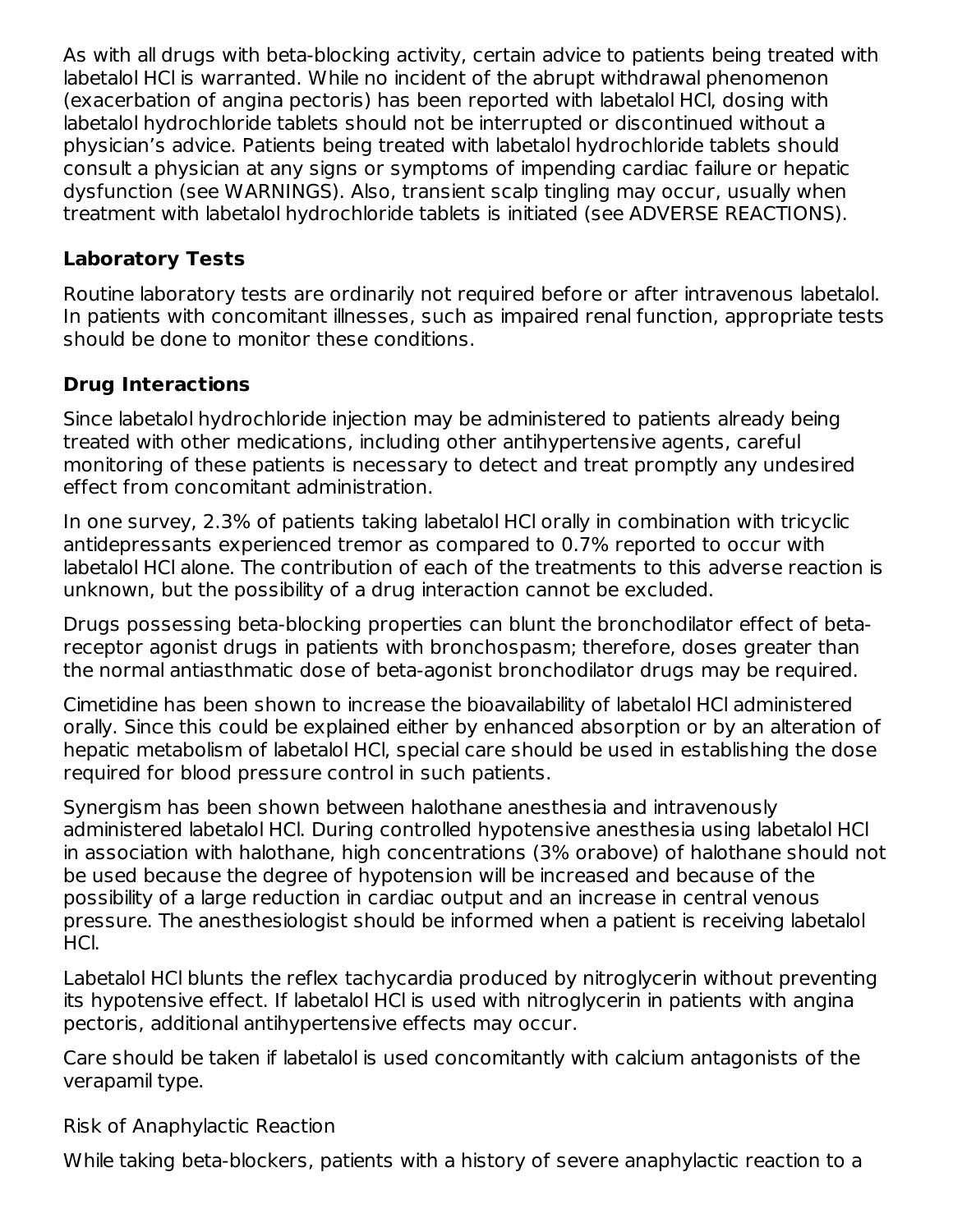variety of allergens may be more reactive to repeated challenge, either accidental, diagnostic, or therapeutic. Such patients may be unresponsive to the usual doses of epinephrine used to treat allergic reaction.

## **Drug/Laboratory Test Interactions**

The presence of labetalol metabolites in the urine may result in falsely elevated levels of urinary catecholamines, metanephrine, normetanephrine, and vanillylmandelic acid when measured by fluorimetric or photometric methods. In screening patients suspected of having a pheochromocytoma and being treated with labetalol HCl, a specific method, such as a high performance liquid chromatographic assay with solid phase extraction (e.g., J Chromatogr 385:241, 1987) should be employed in determining levels of catecholamines.

Labetalol HCl has also been reported to produce a false-positive test for amphetamine when screening urine for the presence of drugs using the commercially available assay methods Toxi-Lab A  $^\circledR$  (thin-layer chromatographic assay) and Emit-d.a.u.  $^\circledR$ (radioenzymatic assay). When patients being treated with labetalol have a positive urine test for amphetamine using these techniques, confirmation should be made by using more specific methods, such as a gas chromatographic-mass spectrometer technique.

## **Carcinogenesis, Mutagenesis, Impairment of Fertility**

Long-term oral dosing studies with labetalol HCl for 18 months in mice and for 2 years in rats showed no evidence of carcinogenesis. Studies with labetalol HCl using dominant lethal assays in rats and mice and exposing microorganisms according to modified Ames tests showed no evidence of mutagenesis.

## **Pregnancy**

Teratogenic Effects: Pregnancy Category C

Teratogenic studies were performed with labetalol in rats and rabbits at oral doses up to approximately six and four times the maximum recommended human dose (MRHD), respectively. No reproducible evidence of fetal malformations was observed. Increased fetal resorptions were seen in both species at doses approximating the MRHD. A teratology study performed with labetalol in rabbits at intravenous doses up to 1.7 times the MRHD revealed no evidence of drug-related harm to the fetus. There are no adequate and well-controlled studies in pregnant women. Labetalol should be used during pregnancy only if the potential benefit justifies the potential risk to the fetus.

## Nonteratogenic Effects

Hypotension, bradycardia, hypoglycemia, and respiratory depression have been reported in infants of mothers who were treated with labetalol HCl for hypertension during pregnancy. Oral administration of labetalol to rats during late gestation through weaning at doses of two to four times the MRHD caused a decrease in neonatal survival.

## **Labor and Delivery**

Labetalol HCl given to pregnant women with hypertension did not appear to affect the usual course of labor and delivery.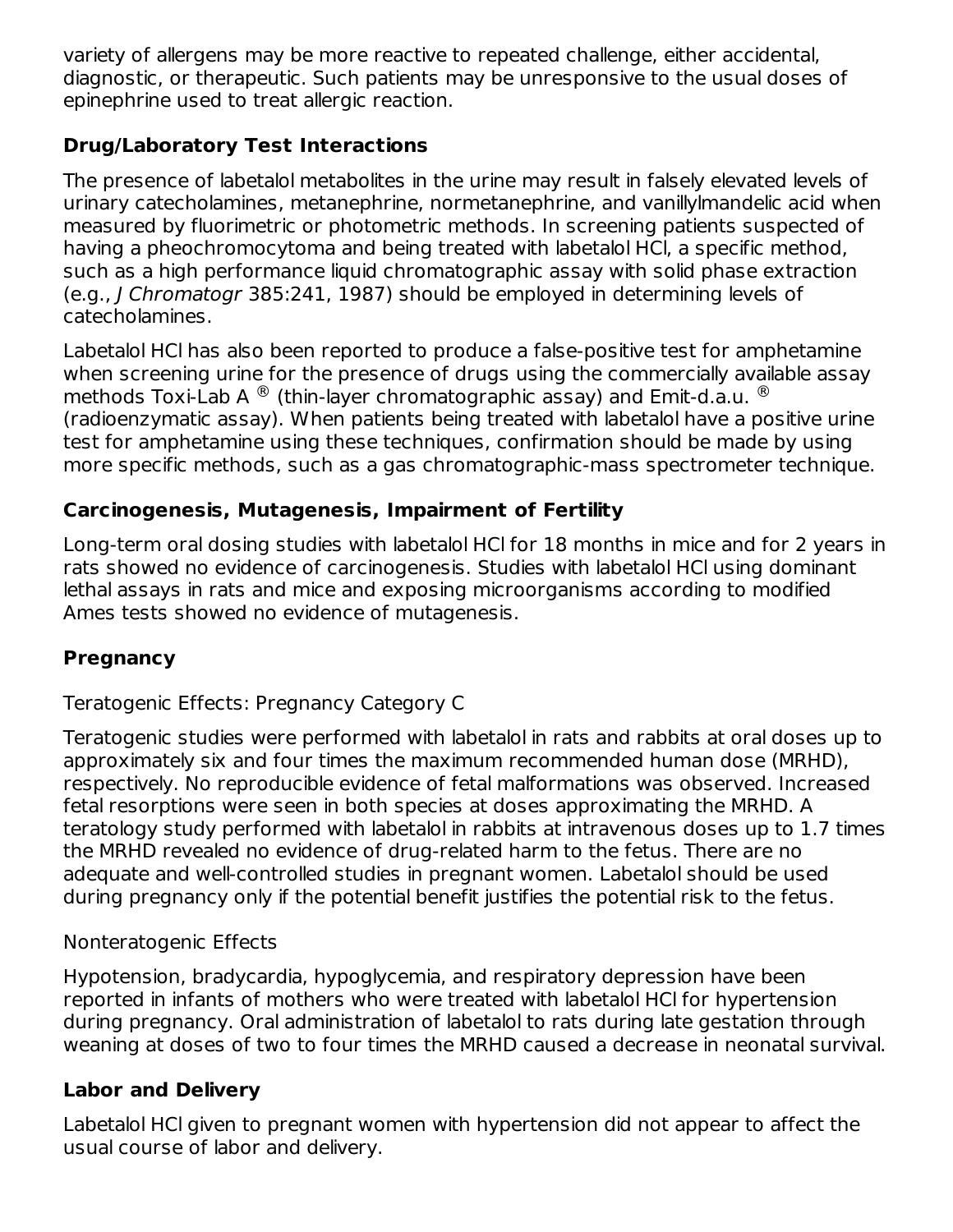### **Nursing Mothers**

Small amounts of labetalol (approximately 0.004% of the maternal dose) are excreted in human milk. Caution should be exercised when labetalol hydrochloride injection is administered to a nursing woman.

### **Pediatric Use**

Safety and effectiveness in pediatric patients have not been established.

### **ADVERSE REACTIONS**

Labetalol hydrochloride injection is usually well tolerated. Most adverse effects have been mild and transient and, in controlled trials involving 92 patients, did not require labetalol HCl withdrawal. Symptomatic postural hypotension (incidence, 58%) is likely to occur if patients are tilted or allowed to assume the upright position within 3 hours of receiving labetalol hydrochloride injection. Moderate hypotension occurred in 1 of 100 patients while supine. Increased sweating was noted in 4 of 100 patients, and flushing occurred in 1 of 100 patients.

The following also were reported with labetalol hydrochloride injection with the incidence per 100 patients as noted:

**Cardiovascular System:**Ventricular arrhythmia in 1.

**Central and Peripheral Nervous Systems:** Dizziness in 9, tingling of the scalp/skin in 7, hypoesthesia (numbness) and vertigo in 1 each.

**Gastrointestinal System:** Nausea in 13, vomiting in 4, dyspepsia and taste distortion in 1 each.

**Metabolic Disorders:** Transient increases in blood urea nitrogen and serum creatinine levels occurred in 8 of 100 patients; these were associated with drops in blood pressure, generally in patients with prior renal insufficiency.

**Psychiatric Disorders:** Somnolence/yawning in 3.

### **Respiratory System:** Wheezing in 1.

**Skin:** Pruritus in 1.

The incidence of adverse reactions depends upon the dose of labetalol HCl. The largest experience is with oral labetalol HCl (see Labetalol Hydrochloride Tablets Product Information for details). Certain of the side effects increased with increasing oral dose, as shown in the following table that depicts the entire US therapeutic trials data base for adverse reactions that are clearly or possibly dose related.

| <b>Labetalol HCI</b><br><b>Daily Dose</b><br>(mg) |                |   |   |   |                             |   |    | 200 300 400 600 800 900 1200 1600 2400 |            |
|---------------------------------------------------|----------------|---|---|---|-----------------------------|---|----|----------------------------------------|------------|
| <b>Number of</b><br>patients                      |                |   |   |   | 522 181 606 608 503 117 411 |   |    | 242                                    | <b>175</b> |
| Dizziness (%)                                     | $\overline{2}$ | 3 | 3 |   | 5                           |   | ld | 13                                     | 16         |
| Fatigue                                           |                |   |   | Δ | 5                           | 3 |    |                                        | 10         |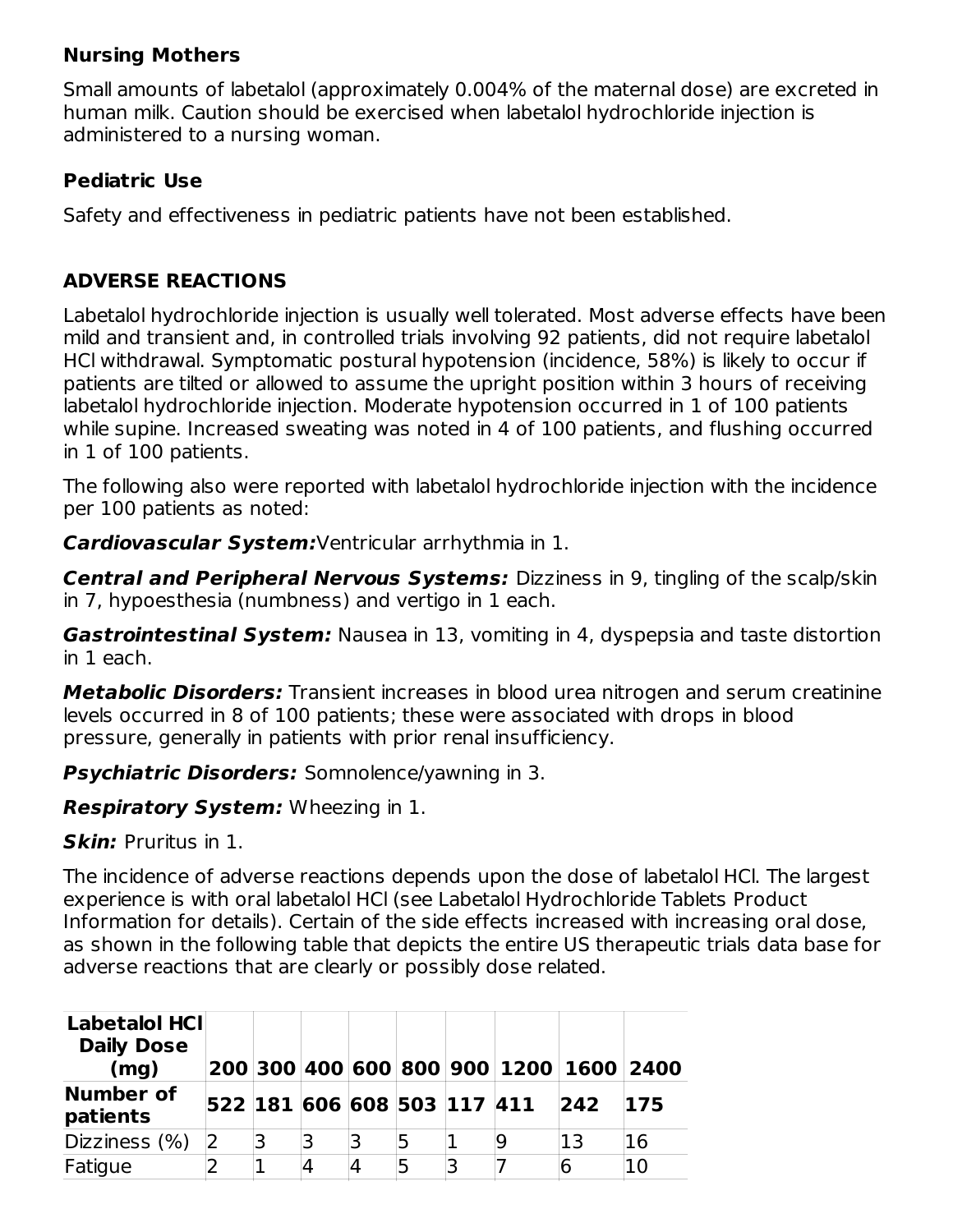| <b>Nausea</b>              | $<$ 1          |   | 1              | $\overline{2}$ | 4              | 0           |                | 11             | 19 |
|----------------------------|----------------|---|----------------|----------------|----------------|-------------|----------------|----------------|----|
| Vomiting                   | 0              |   | $<$ 1          | $<$ 1          | $<$ 1          | 10          | 1              | $\overline{2}$ | 3  |
| Dyspepsia                  | 1              |   | 2              | 1              | 1              | $ 0\rangle$ | $\overline{2}$ | $\overline{2}$ |    |
| Paresthesia                | $\overline{2}$ |   | $\overline{2}$ | $\overline{2}$ | -1             | 1           | $\overline{2}$ | 5              | 5  |
| <b>Nasal</b><br>stuffiness |                |   | 2              |                |                | 2           | 4              | 5              | O  |
| Ejaculation<br>failure     | 0              |   | 1              |                | 3              | 10          | 4              | 3              |    |
| Impotence                  |                | ◄ | 1              | 1              | $\overline{2}$ | 4           | 3              | $\overline{4}$ |    |
| Edema                      |                |   |                |                | ┓              | 10          |                | $\overline{2}$ |    |

In addition, a number of other less common adverse events have been reported:

**Cardiovascular:** Hypotension, and rarely, syncope, bradycardia, heart block.

**Liver and Biliary System:** Hepatic necrosis, hepatitis, cholestatic jaundice, elevated liver function tests.

**Hypersensitivity:** Rare reports of hypersensitivity (e.g., rash, urticaria, pruritus, angioedema, dyspnea) and anaphylactoid reactions.

The oculomucocutaneous syndrome associated with the beta-blocker practolol has not been reported with labetalol HCl during investigational use and extensive foreign marketing experience.

## **Clinical Laboratory Tests**

Among patients dosed with labetalol hydrochloride tablets, there have been reversible increases of serum transaminases in 4% of patients tested and, more rarely, reversible increases in blood urea.

## **OVERDOSAGE**

Overdosage with labetalol HCl causes excessive hypotension that is posture sensitive and, sometimes, excessive bradycardia. Patients should be placed supine and their legs raised if necessary to improve the blood supply to the brain. If overdosage with labetalol HCl follows oral ingestion, gastric lavage or pharmacologically induced emesis (using syrup of ipecac) may be useful for removal of the drug shortly after ingestion. The following additional measures should be employed if necessary:

**Excessive bradycardia**—administer atropine or epinephrine.

**Cardiac failure** —administer a digitalis glycoside and a diuretic. Dopamine or dobutamine may also be useful.

**Hypotension** —administer vasopressors, e.g., norepinephrine. There is pharmacologic evidence that norepinephrine may be the drug of choice.

**Bronchospasm** —administer epinephrine and/or an aerosolized beta <sub>2</sub>-agonist. **Seizures** —administer diazepam.

In severe beta-blocker overdose resulting in hypotension and/or bradycardia, glucagon has been shown to be effective when administered in large doses (5 mg to 10 mg rapidly over 30 seconds, followed by continuous infusion of 5 mg/h that can be reduced as the patient improves).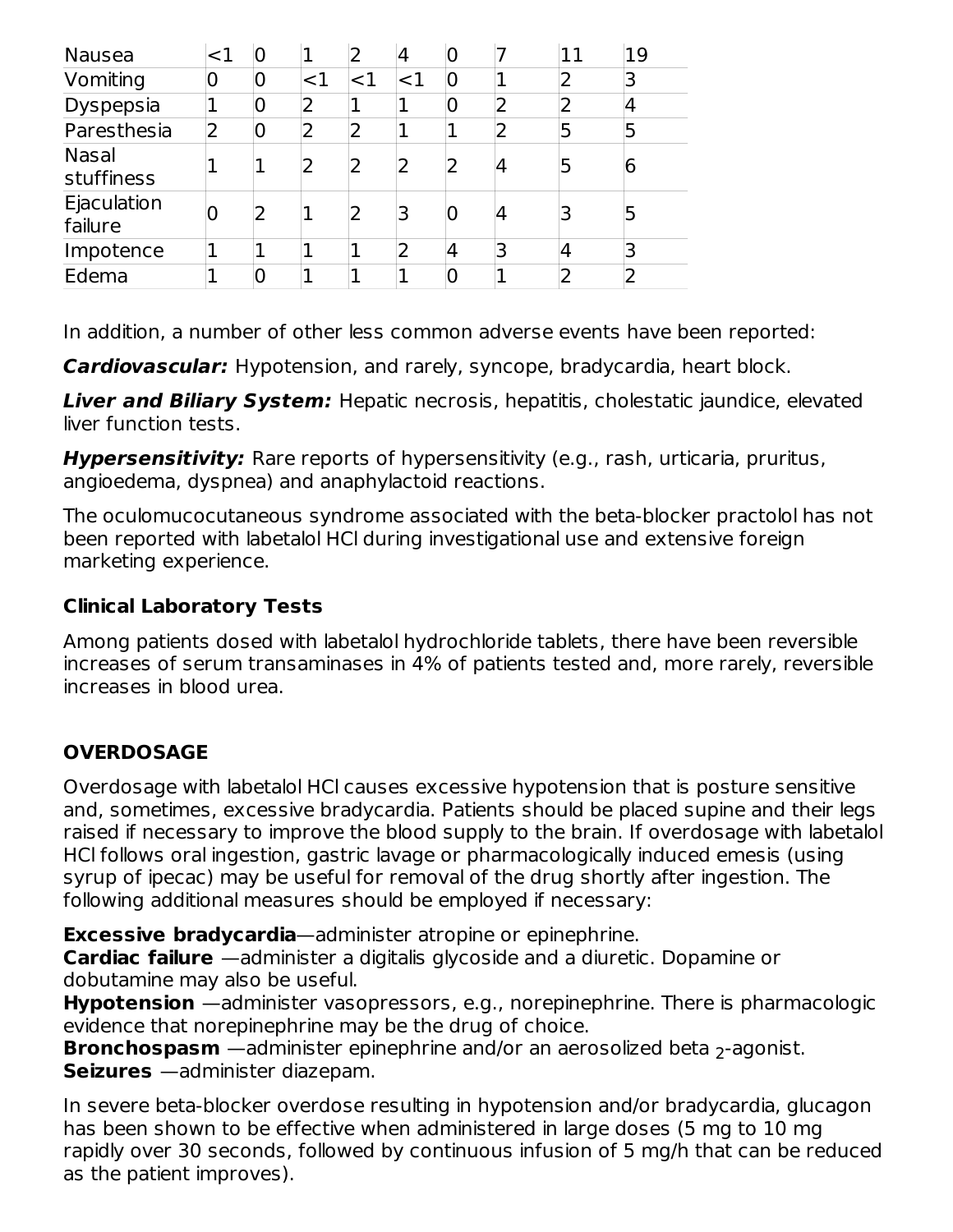Neither hemodialysis nor peritoneal dialysis removes a significant amount of labetalol from the general circulation (<1%).

The oral LD  $_{50}$  value of labetalol HCl in the mouse is approximately 600 mg/kg and in the rat is greater than 2 g/kg. The intravenous LD  $_{50}$  in these species is 50 mg/kg to 60  $\,$ mg/kg.

## **DOSAGE AND ADMINISTRATION**

Labetalol hydrochloride injection is intended for intravenous use in hospitalized patients. DOSAGE MUST BE INDIVIDUALIZED depending upon the severity of hypertension and the response of the patient during dosing.

**Patients should always be kept in a supine position during the period of intravenous drug administration. A substantial fall in blood pressure on standing should be expected in these patients. The patient's ability to tolerate an upright position should be established before permitting any ambulation, such as using toilet facilities.**

Either of two methods of administration of labetalol hydrochloride injection may be used: a) repeated intravenous injection, or b) slow continuous infusion.

## **Repeated Intravenous Injection**

Initially, labetalol hydrochloride injection should be given in a 20 mg dose (which corresponds to 0.25 mg/kg for an 80 kg patient) by slow intravenous injection over a 2 minute period.

Immediately before the injection and at 5 minutes and 10 minutes after injection, supine blood pressure should be measured to evaluate response. Additional injections of 40 mg or 80 mg can be given at 10 minute intervals until a desired supine blood pressure is achieved or a total of 300 mg of labetalol HCl has been injected. The maximum effect usually occurs within 5 minutes of each injection.

## **Slow Continuous Infusion**

Labetalol hydrochloride injection is prepared for continuous intravenous infusion by diluting the vial contents with commonly used intravenous fluids (see below). Examples of two methods of preparing the infusion solution are:

Add 40 mL of labetalol hydrochloride injection to 160 mL of a commonly used intravenous fluid such that the resultant 200 mL of solution contains 200 mg of labetalol HCl, 1 mg/mL. The diluted solution should be administered at a rate of 2 mL/min to deliver 2 mg/min.

Alternatively, add 40 mL of labetalol hydrochloride injection to 250 mL of a commonly used intravenous fluid. The resultant solution will contain 200 mg of labetalol HCl, approximately 2 mg/3 mL. The diluted solution should be administered at a rate of 3 mL/min to deliver approximately 2 mg/min.

The rate of infusion of the diluted solution may be adjusted according to the blood pressure response, at the discretion of the physician. To facilitate a desired rate of infusion, the diluted solution can be infused using a controlled administration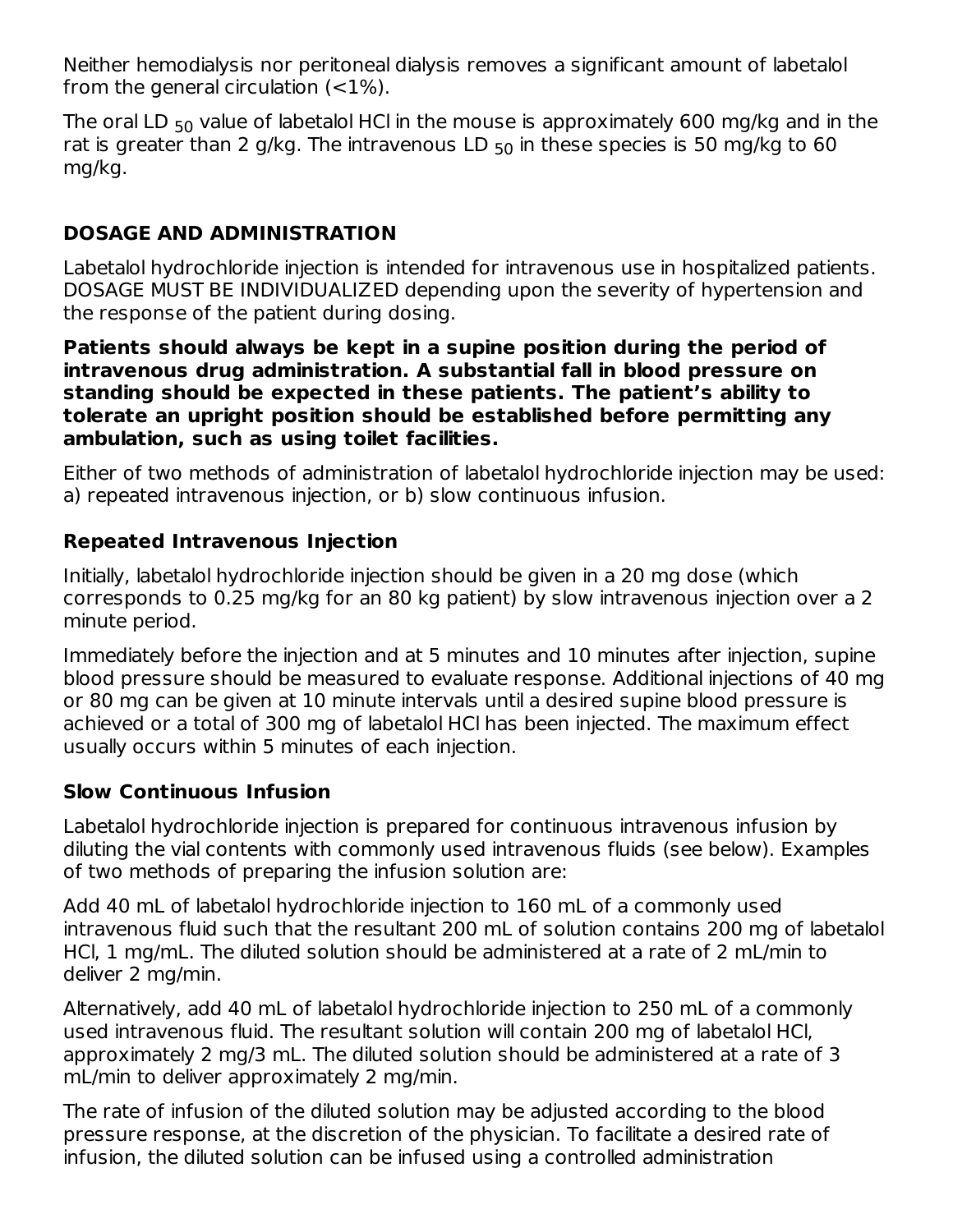mechanism, e.g., graduated burette or mechanically driven infusion pump.

Since the half-life of labetalol is 5 to 8 hours, steady-state blood levels (in the face of a constant rate of infusion) would not be reached during the usual infusion time period. The infusion should be continued until a satisfactory response is obtained and should then be stopped and oral labetalol HCl started (see below). The effective intravenous dose is usually in the range of 50 mg to 200 mg. A total dose of up to 300 mg may be required in some patients.

### **Blood Pressure Monitoring**

The blood pressure should be monitored during and after completion of the infusion or intravenous injection. Rapid or excessive falls in either systolic or diastolic blood pressure during intravenous treatment should be avoided. In patients with excessive systolic hypertension, the decrease in systolic pressure should be used as an indicator of effectiveness in addition to the response of the diastolic pressure.

## **Initiation of Dosing With Labetalol Hydrochloride Tablets**

Subsequent oral dosing with labetalol hydrochloride tablets should begin when it has been established that the supine diastolic blood pressure has begun to rise. The recommended initial dose is 200 mg, followed in 6 to 12 hours by an additional dose of 200 mg or 400 mg, depending on the blood pressure response. Thereafter, **inpatient titration with labetalol hydrochloride tablets** may proceed as follows:

| <b>Regimen</b>  | Daily Dose <sup>*</sup> |
|-----------------|-------------------------|
| 200 mg b.i.d.   | 400 mg                  |
| 400 mg b.i.d.   | 800 mg                  |
| 800 mg b.i.d.   | 1,600 mg                |
| 1,200 mg b.i.d. | 2,400 mg                |

### **Inpatient Titration Instructions**

 $\ast$  If needed, the total daily dose may be given in three divided doses.

The dosage of labetalol hydrochloride tablets used in the hospital may be increased at 1 day intervals to achieve the desired blood pressure reduction.

For subsequent outpatient titration or maintenance dosing, see **DOSAGE AND ADMINISTRATION** in the Labetalol Hydrochloride Tablets Product Information for additional recommendations.

## **Compatibility with Commonly Used Intravenous Fluids**

Parenteral drug products should be inspected visually for particulate matter and discoloration before administration whenever solution and container permit.

Labetalol hydrochloride injection was tested for compatibility with commonly used intravenous fluids at final concentrations of 1.25 mg to 3.75 mg of labetalol HCl per milliliter of the mixture. Labetalol hydrochloride injection was found to be compatible with and stable (for 24 hours refrigerated or at room temperature) in mixtures with the following solutions: ringer's injection, USP; lactated ringer's injection, USP; 5% dextrose and ringer's injection; 5% lactated ringer's and 5% dextrose injection; 5% dextrose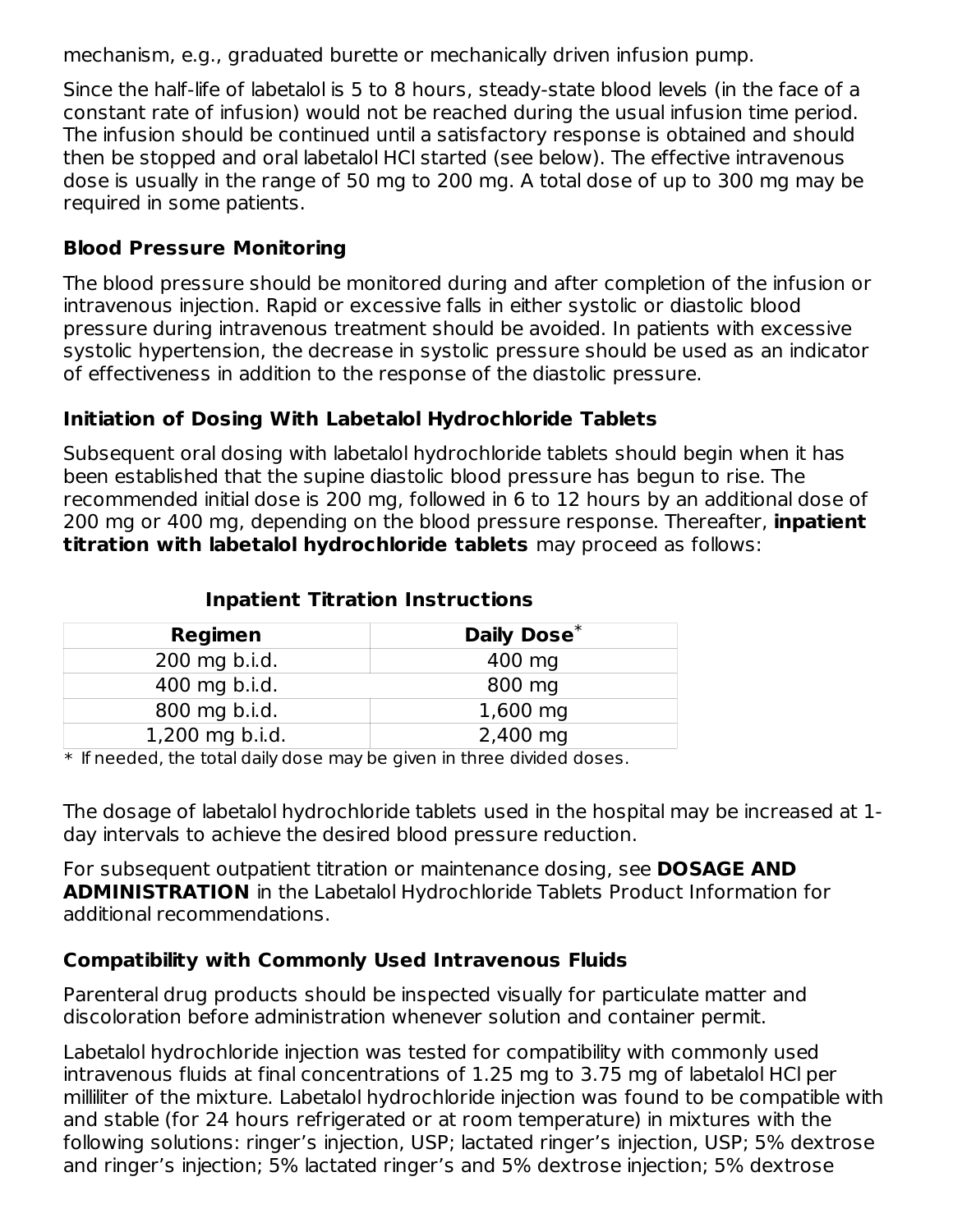injection, USP; 0.9% sodium chloride injection, USP; 5% dextrose and 0.2% sodium chloride injection, USP; 2.5% dextrose and 0.45% sodium chloride injection, USP; 5% dextrose and 0.9% sodium chloride injection, USP; and 5% dextrose and 0.33% sodium chloride injection, USP.

Labetalol hydrochloride injection was NOT compatible with 5% sodium bicarbonate injection, USP. Care should be taken when administering alkaline drugs, including furosemide, in combination with labetalol. Compatibility should be assured prior to administering these drugs together.

### **HOW SUPPLIED**

Labetalol hydrochloride injection, 5 mg/mL, is supplied in:

NDC 72266-103-41, 200 mg/40 mL Multi-Dose Vial, Carton of 1.

#### **Store at 20°C to 25ºC (68°F to 77°F). See USP Controlled Room Temperature. Protect from freezing and light.**

### **Distributed by:**

Fosun Pharma USA Inc.

Princeton, NJ 08540

Novaplus is a registered trademark of Vizient, Inc.

Made in India

Revised: January 2021

PSLEA-020481-00

### **VIAL LABEL 40 mL**

NDC 72266- 103-41 Labetalol HCL Injection, USP 200 mg/40 mL (5 mg/mL) FOR INTRAVENOUS INJECTION ONLY Labetalol 40mL label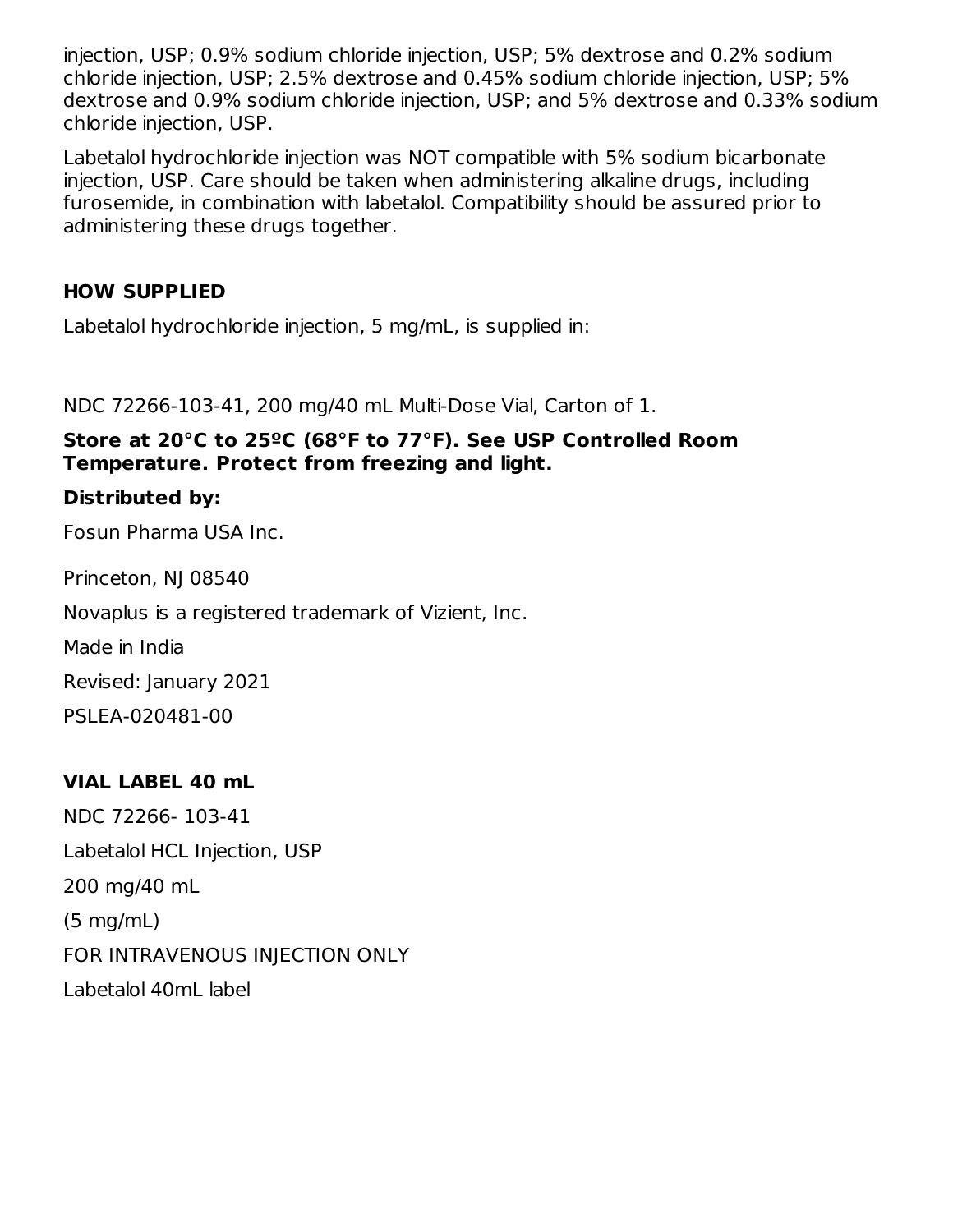

#### Labetalol 40mL carton

NDC 72266- 103-41



| <b>LABETALOL HYDROCHLORIDE</b>                                               |                                                      |  |                                          |  |                    |                            |  |
|------------------------------------------------------------------------------|------------------------------------------------------|--|------------------------------------------|--|--------------------|----------------------------|--|
| labetalol hydrochloride injection                                            |                                                      |  |                                          |  |                    |                            |  |
|                                                                              |                                                      |  |                                          |  |                    |                            |  |
| <b>Product Information</b>                                                   |                                                      |  |                                          |  |                    |                            |  |
| <b>Product Type</b>                                                          | HUMAN PRESCRIPTION DRUG<br><b>Item Code (Source)</b> |  |                                          |  | NDC: 72266-103     |                            |  |
| <b>Route of Administration</b>                                               | <b>INTRAVENOUS</b>                                   |  |                                          |  |                    |                            |  |
|                                                                              |                                                      |  |                                          |  |                    |                            |  |
|                                                                              |                                                      |  |                                          |  |                    |                            |  |
| <b>Active Ingredient/Active Moiety</b>                                       |                                                      |  |                                          |  |                    |                            |  |
|                                                                              | <b>Ingredient Name</b>                               |  | <b>Basis of Strength</b>                 |  |                    | <b>Strength</b>            |  |
| LABETALOL HYDROCHLORIDE (UNII: 1GEV3BAW9J) (LABETALOL -<br>UNII: R5H8897N95) |                                                      |  | <b>LABETALOL</b><br><b>HYDROCHLORIDE</b> |  |                    | 5 <sub>mg</sub><br>in 1 mL |  |
|                                                                              |                                                      |  |                                          |  |                    |                            |  |
|                                                                              |                                                      |  |                                          |  |                    |                            |  |
| <b>Inactive Ingredients</b>                                                  |                                                      |  |                                          |  |                    |                            |  |
| <b>Ingredient Name</b>                                                       |                                                      |  |                                          |  | <b>Strength</b>    |                            |  |
| <b>ANHYDROUS DEXTROSE (UNII: 5SL0G7R0OK)</b>                                 |                                                      |  |                                          |  | 45 mg in 1 mL      |                            |  |
| <b>EDETATE DISODIUM (UNII: 7FLD91C86K)</b>                                   |                                                      |  |                                          |  | $0.1$ mg in $1$ mL |                            |  |